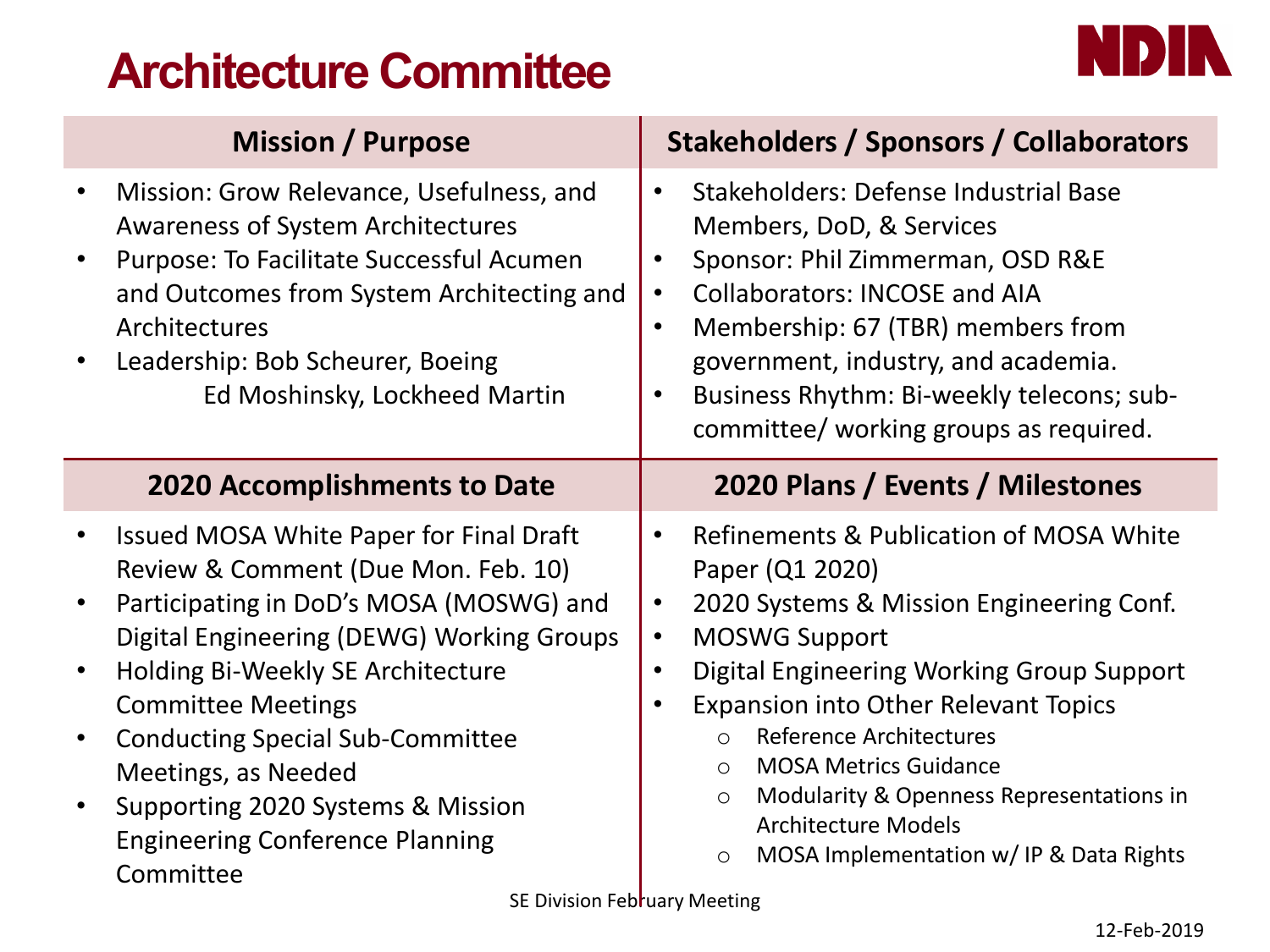## **Mission / Purpose**



### **<additional information, if required>**

SE Division February Meeting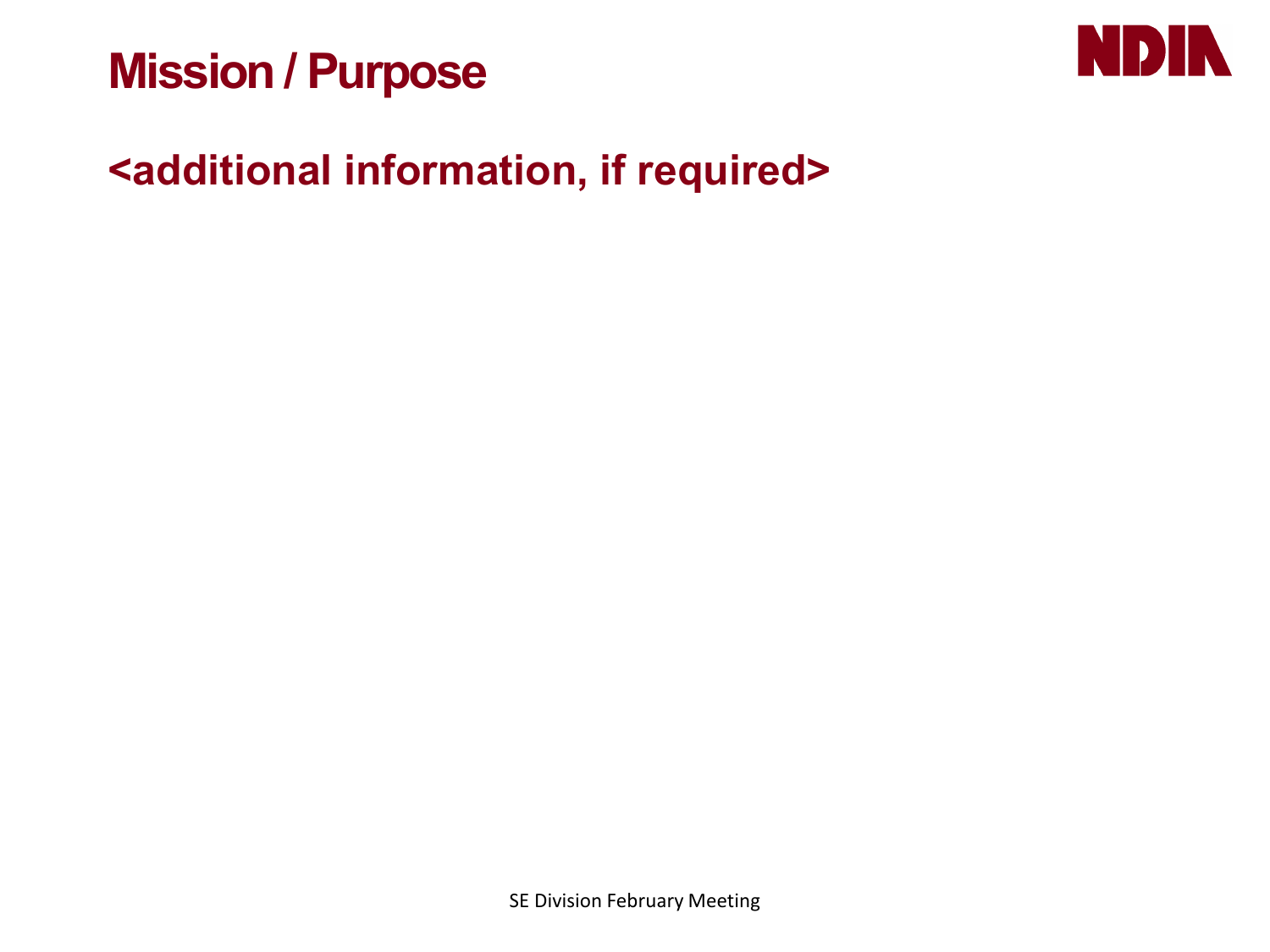



### **<additional information, if required>**

SE Division February Meeting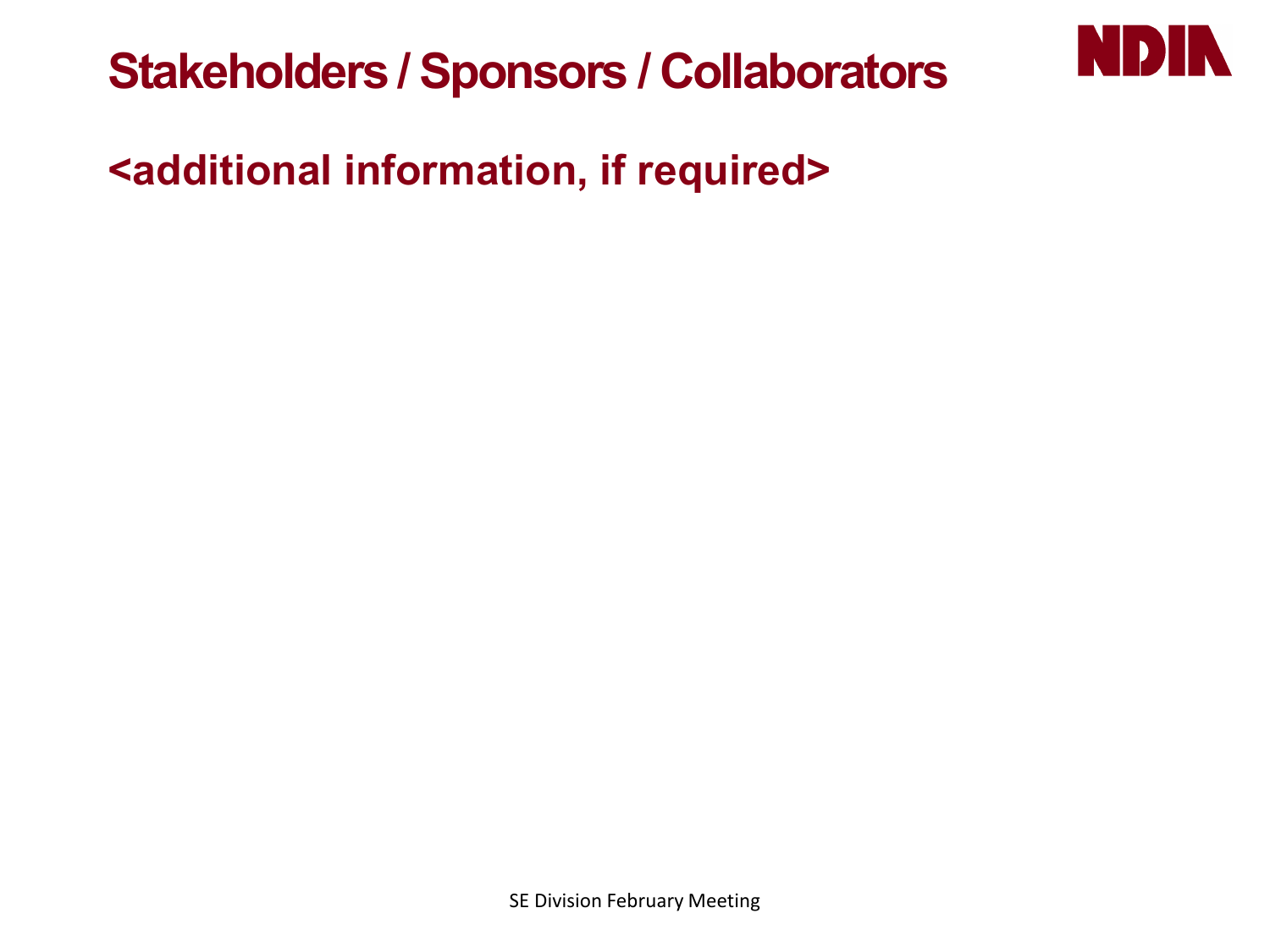## **2019 Accomplishments**



### **<additional information, if required>**